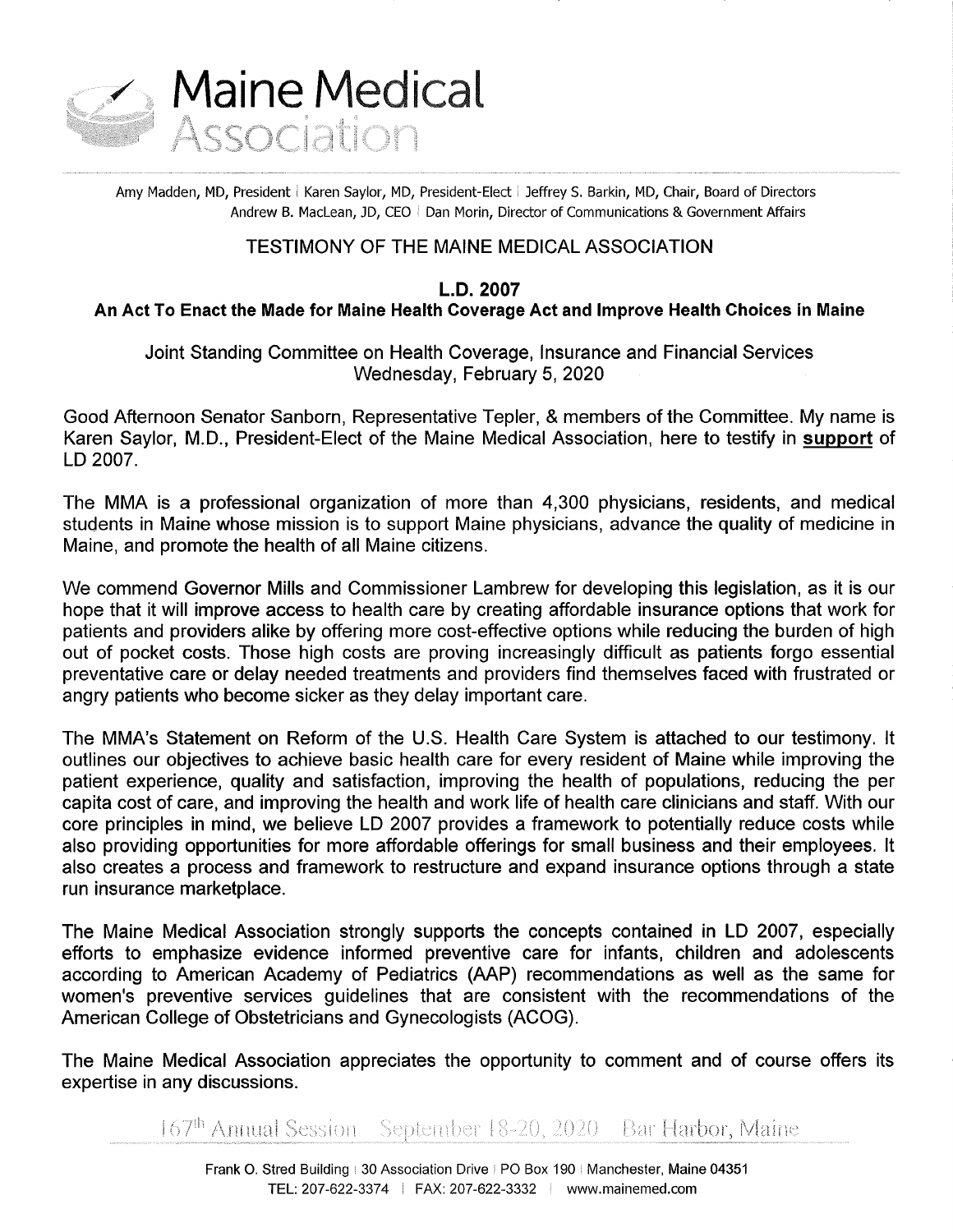

Charles F. Pattavina, MD, President | Robert J. Schlager, MD, President-Elect | Amy Madden, MD, Chair, Board of Directors Gordon H. Smith, Esq., Executive Vice President | Andrew B. MacLean, Esq., Deputy Executive Vice President & General Counsel

# Maine Medical Association Statement on Reform of the U.S. Health Care System

The Maine Medical Association (MMA) is a professional organization founded in 1853 and headquartered in Manchester, Maine representing more than 3900 physicians, residents, and medical students whose mission is to support Maine physicians, advance the quality of medicine in Maine, and promote the health of all Maine citizens.

The MMA believes that the current U.S. health care system continues to produce some of the world's most eminent clinicians and health care facilities who together provide some of the most advanced medical care in the world. But, it does not provide basic health care as well as many other developed countries and, therefore, is not serving our country or its people as well as it should. We face the problems with our current health care system in our daily encounters with patients. We believe that the United States can and must do better in providing health care to its people. -

Our objective should be to achieve basic health care for every resident of Maine.

We support the "Quadruple Aim," a framework developed by the Institute for Healthcare Improvement describing an approach to optimizing the performance of our health care system. These core values are:

- 1. improving the patient experience of care, including quality and satisfaction;
- 2. improving the health of populations;
- . Reducing the per capita cost of health care; and
- 4. Improving the health and work life of health care clinicians and staff members.

Our health care system should strive to incorporate the following principles:

## The Physician-Patient Relationship

- 1. Provide health care that is patient-centric and physician-directed.
- 2. Put the patient first and protect the sanctity of the physician-patient relationship, particularly respecting the physician's autonomy as advocate for the patient.
- 3. Promote the maximum possible choice in patients' selection of physicians.

# Structure of the Health Care System

4. Support a strong and vital public health infrastructure that can collaborate fully with physicians and the health care system to advance population health.

Adopted.bythe Maine Medical:Association Board: of Directors on Wednesday, Jahuary 18, 2017 ne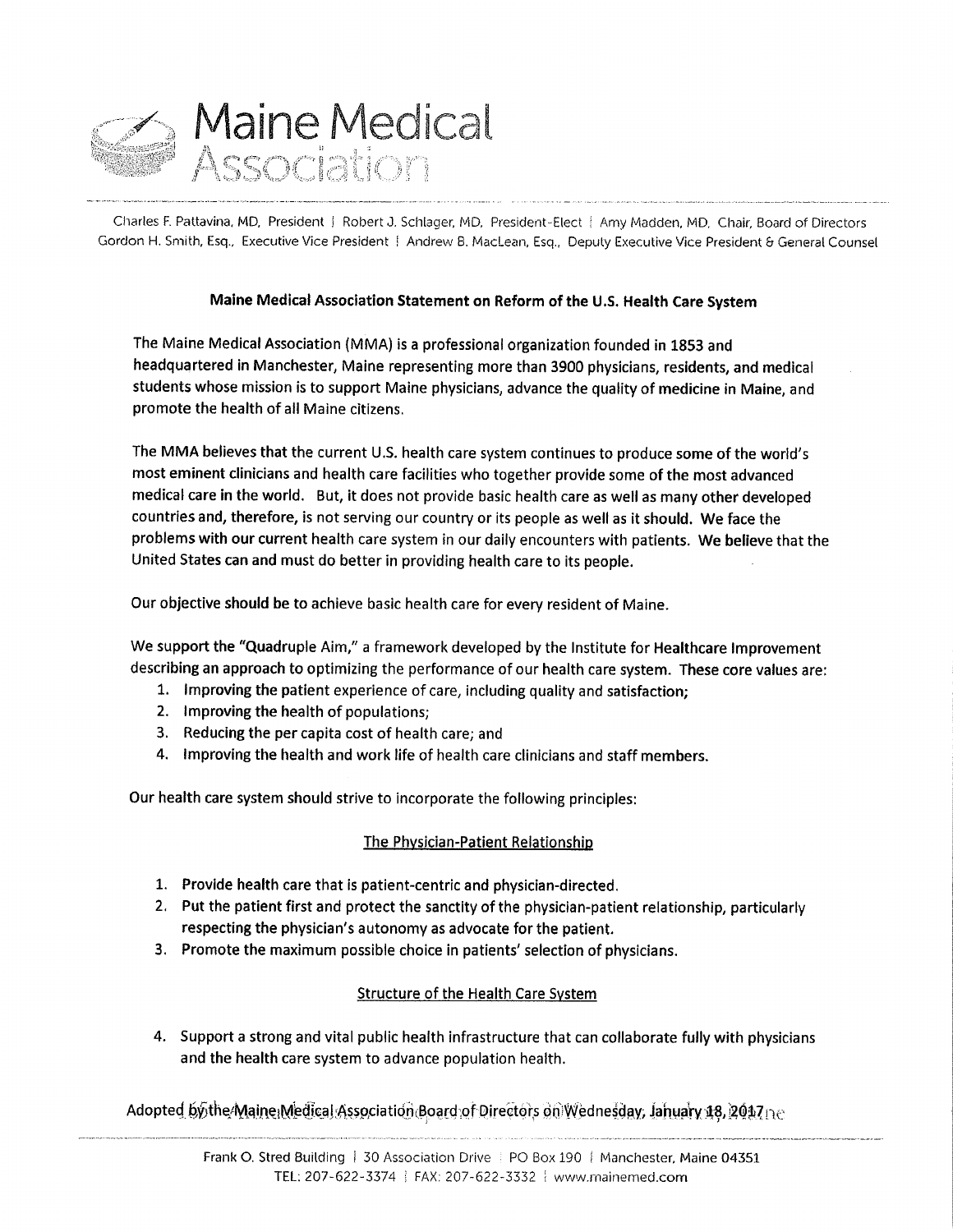- Emphasize prevention and provide systemic support for healthier lifestyles, through incentives for identified health risk avoidance.
- Stress pooling of clinical risk rather than medical underwriting.
- 7. Be efficient and have the ability to restrain rising health care costs at a system-wide level in the least intrusive way possible.
- Have the ability to integrate and coordinate services in order to reduce fragmentation and the division of medical care into "silos."
- 9. Improve quality and minimize errors by relying upon evidence-based medicine, benchmarking, and outcome measures driven by clinicians and administrators working together.
- 10. Promote transparency of health care cost, quality, and outcome data.
- 11. Reduce the burden of administration to the greatest extent possible and include a billing system that is streamlined and consistent, as well as a payment system that is prompt and outcomes oriented.
- Make health information technology (HIT), including electronic medical records (EMRs), more user friendly and more focused on clinical matters, rather than financial matters, and completely interoperable in order to facilitate rather than impede communication and work flow among clinicians, patients, and health care facilities.
- 13. Include a rational means of resolving medical liability disputes in order to restrain defensive medicine.

### Public Support for the Health Care System

- 14. Be politically sustainable by including everyone as a participant and, therefore, a stakeholder in supporting it.
- 15. Be simple and fair, such that every participant can understand it and perceive that its financing burden and benefits are distributed fairly.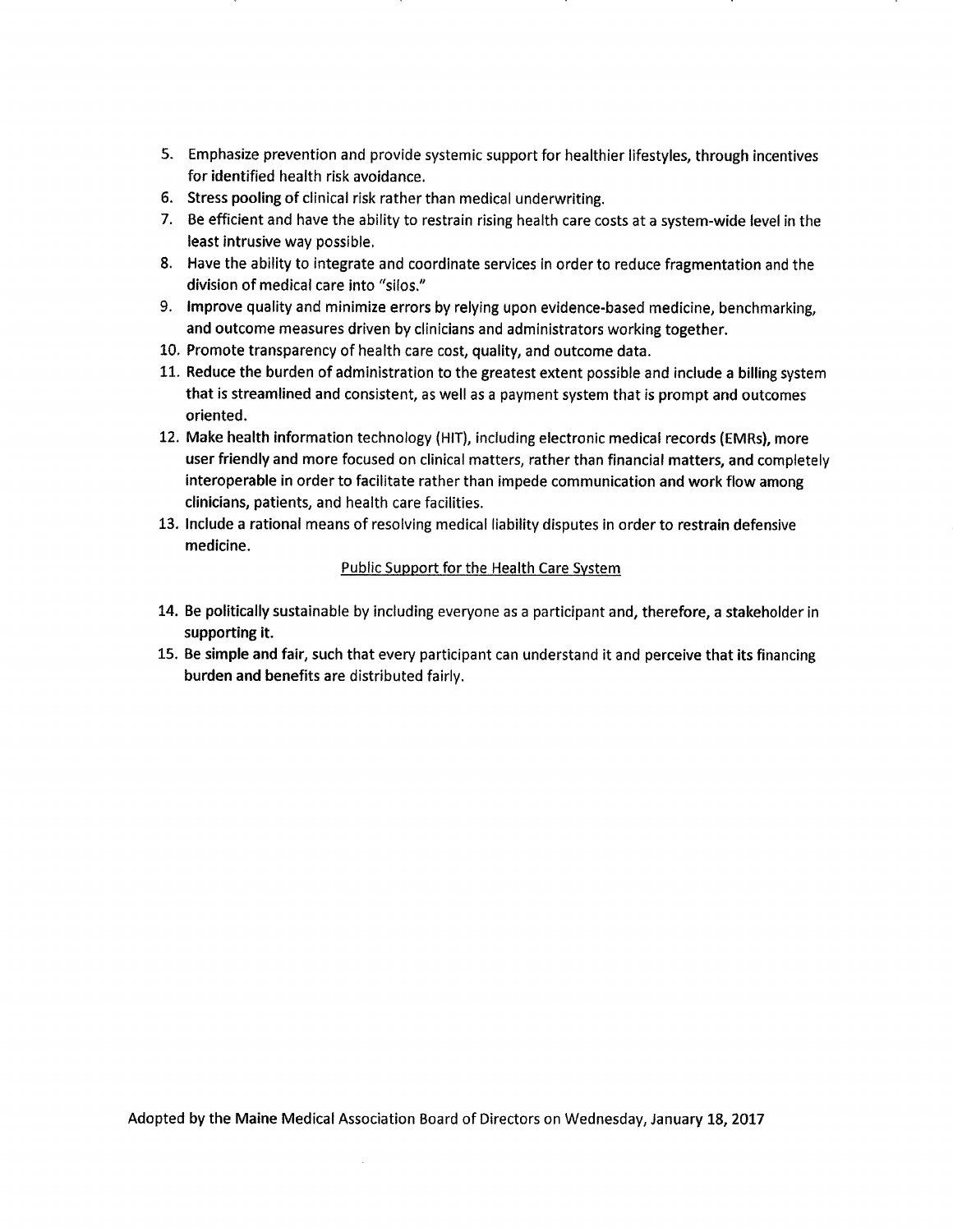

 $t$  (312) 464-5000

February 4, 2020

The Honorable Sara Gideon Speaker of the House 2 State House Station Augusta, ME <sup>04333</sup>

The Honorable Troy Jackson Senate President 3 State House Station Augusta, ME <sup>04333</sup>

#### Re: AMA Support for the Made for Maine Health Coverage Act

Dear Senate President Jackson and Speaker Gideon:

On behalf of the American Medical Association (AMA) and our physician and medical student members, I am writing in support of the Made for Maine Health Coverage Act, legislation designed to significantly improve the health insurance system in Maine.

This legislation will improve health insurance transparency in Maine and assist consumers in making informed choices about their coverage by creating "clear choice design" requirements for individual and small group plans. These requirements would be established by the Superintendent of Insurance and in consultation with stakeholder groups that we hope will include physician representatives. The AMA agrees that navigating the wide range of health plan choices available on health insurance exchanges may be potentially difficult and confusing for patients. We therefore support efforts to ensure clear and meaningful differences between plans offered on health insurance exchanges. The AMA believes that the "clear choice design" requirements in this legislation would be a step in this direction. Additionally, the AMA supports the provision of the legislation that would allow carriers to submit opt-out requests to offer plans with altemative plan designs, provided that no design would result in adverse selection.

This legislation will also reduce health care costs for residents of Maine through changes to the individual and small group markets. For example, the legislation would combine the individual and small group risk pools to further stabilize the market and then expand reinsurance to that combined market. As evidenced by successful reinsurance programs in other states, as well as in Maine's individual market, we expect the expansion of reinsurance to the combined pool will result in premium reductions in comparison to what they otherwise would have been had the reinsurance program not been in place.

Notably, we do have concerns with provisions that require the reporting of providers who provide "highcost" items or services that hit the attachment point. We hope you will reconsider that provision in this legislation, as we do not anticipate that a physician will know when a patient has reached the reinsurance mark and, regardless, it will not influence the medical necessity of the item or service. As such, we see no value in the public reporting of individual physicians for this purpose.